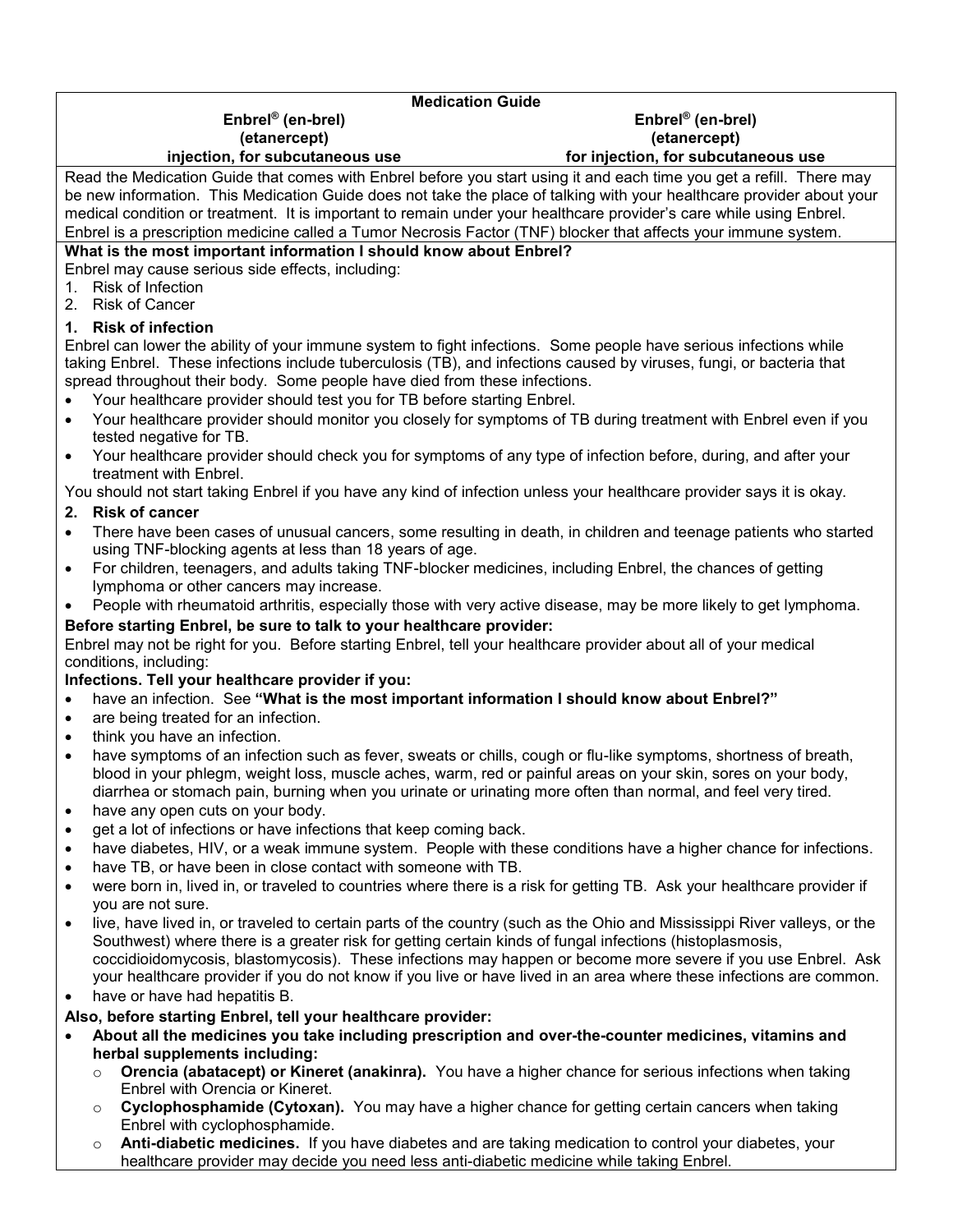Keep a list of all your medications with you to show your healthcare provider and pharmacist each time you get a new medicine. Ask your healthcare provider if you are not sure if your medicine is one listed above.

#### **Other important medical information you should tell your healthcare provider before starting Enbrel, includes if you:**

- have or had a nervous system problem such as multiple sclerosis or Guillain-Barré syndrome.
- have or had heart failure.
- are scheduled to have surgery.
- have recently received or are scheduled to receive a vaccine.
	- o All vaccines should be brought up-to-date before starting Enbrel.
	- o People taking Enbrel should not receive live vaccines.
	- o Ask your healthcare provider if you are not sure if you received a live vaccine.
- are allergic to rubber or latex.
	- $\circ$  The needle covers on the single-dose prefilled syringes, the needle covers within the white caps on the single-dose prefilled SureClick autoinjectors, and within the purple caps of the Enbrel Mini cartridges contain dry natural rubber.
- have been around someone with varicella zoster (chicken pox).
- are pregnant or plan to become pregnant. It is not known if Enbrel will harm your unborn baby. If you took Enbrel during pregnancy, talk to your healthcare provider prior to administration of live vaccines to your infant.
- are breastfeeding or plan to breastfeed. Enbrel can pass into breast milk. Talk to your healthcare provider about the best way to feed your baby while taking Enbrel.

## See the section **"What are the possible side effects of Enbrel?"** below for more information.

## **What is Enbrel?**

Enbrel is a prescription medicine called a Tumor Necrosis Factor (TNF) blocker. Enbrel is used to treat:

- **moderately to severely active rheumatoid arthritis (RA).** Enbrel can be used alone or with a medicine called methotrexate.
- **moderately to severely active polyarticular juvenile idiopathic arthritis (JIA) in children ages 2 years and older.**
- **psoriatic arthritis (PsA).** Enbrel can be used alone or with methotrexate.
- **ankylosing spondylitis (AS).**
- **chronic moderate to severe plaque psoriasis (PsO) in children 4 years and older and adults** who may benefit from taking injections or pills (systemic therapy) or phototherapy (ultraviolet light).

You may continue to use other medicines that help treat your condition while taking Enbrel, such as nonsteroidal anti-inflammatory drugs (NSAIDs) and prescription steroids, as recommended by your healthcare provider.

Enbrel can help reduce joint damage and the signs and symptoms of the above-mentioned diseases. People with these diseases have too much of a protein called tumor necrosis factor (TNF), which is made by your immune system. Enbrel can reduce the effect of TNF in the body and block the damage that too much TNF can cause, but it can also lower the ability of your immune system to fight infections. See **"What is the most important information I should know about Enbrel?"** and **"What are the possible side effects of Enbrel?"**

# **Who should not use Enbrel?**

## **Do not use Enbrel if you:**

• have an infection that has spread through your body (sepsis).

# **How should I use Enbrel?**

- Enbrel is given as an injection under the skin (subcutaneous or SC).
- If your healthcare provider decides that you or a caregiver can give the injections of Enbrel at home, you or your caregiver should receive training on the right way to prepare and inject Enbrel. Do not try to inject Enbrel until you have been shown the right way by your healthcare provider or nurse.
- Enbrel is available in the forms listed below. Your healthcare provider will prescribe the type that is best for you.
	- o Single-dose Prefilled Syringe
	- o Single-dose Prefilled SureClick Autoinjector
	- o Single-dose Vial
	- o Multiple-dose Vial
	- $\circ$  Enbrel Mini single-dose cartridge for use with the AutoTouch reusable autoinjector
- See the detailed "Instructions for Use" with this Medication Guide for instructions about the right way to store, prepare, and give your Enbrel injections at home.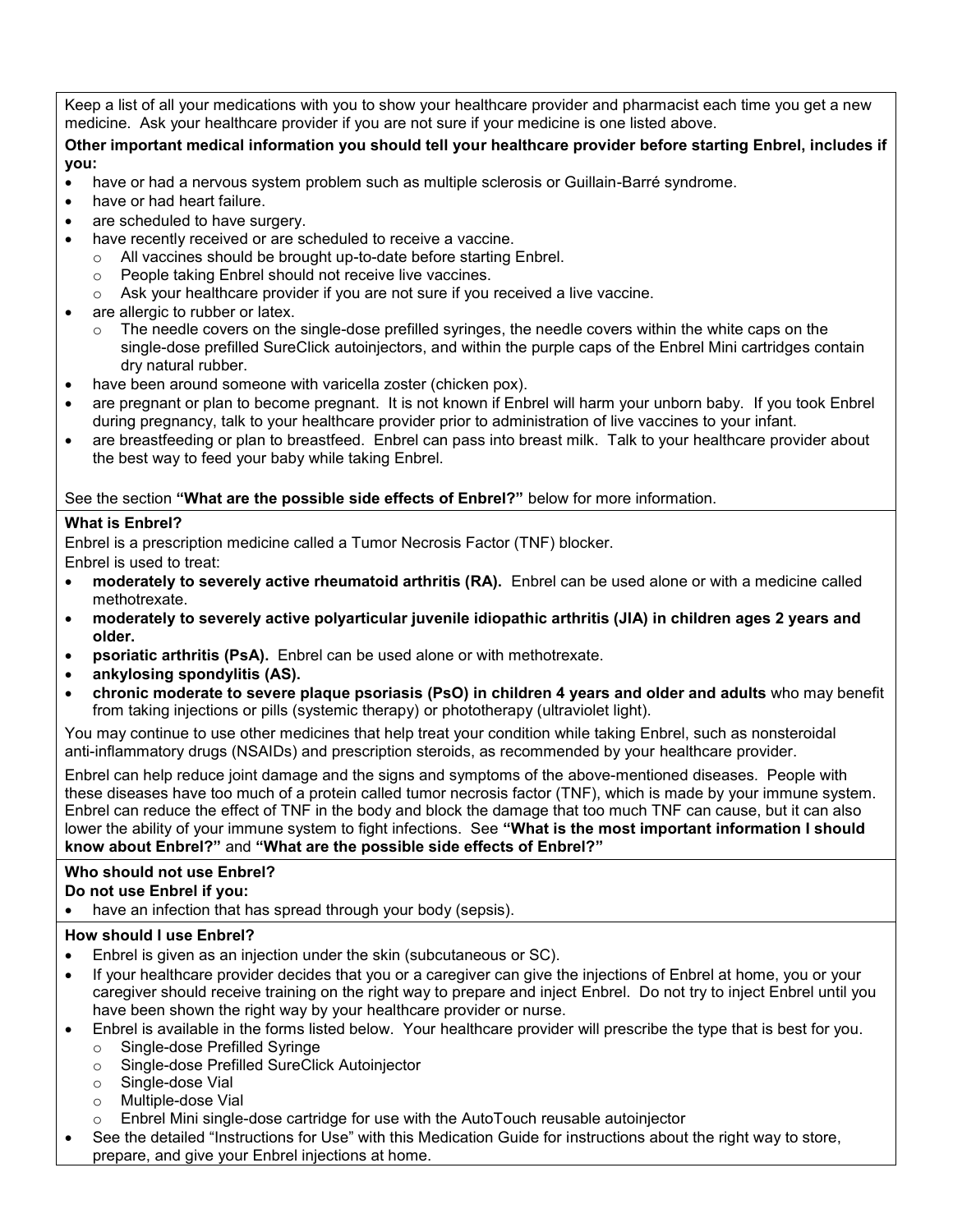- Your healthcare provider will tell you how often you should use Enbrel. Do not miss any doses of Enbrel. If you forget to use Enbrel, inject your dose as soon as you remember. Then, take your next dose at your regular(ly) scheduled time. In case you are not sure when to inject Enbrel, call your healthcare provider or pharmacist. **Do not use Enbrel more often than as directed by your healthcare provider.**
- Your child's dose of Enbrel depends on his or her weight. Your child's healthcare provider will tell you which form of Enbrel to use and how much to give your child.

# **What are the possible side effects of Enbrel?**

**Enbrel can cause serious side effects, including:** 

- **See "What is the most important information I should know about Enbrel?"**
- **Infections.** Enbrel can make you more likely to get infections or make any infection that you have worse. Call your healthcare provider right away if you have any symptoms of an infection. See **"Before starting Enbrel, be sure to talk to your healthcare provider"** for a list of symptoms of infection.
- **Previous Hepatitis B infection.** If you have been previously infected with the hepatitis B virus (a virus that affects the liver), the virus can become active while you use Enbrel. Your healthcare provider may do a blood test before you start treatment with Enbrel and while you use Enbrel.
- **Nervous system problems.** Rarely, people who use TNF-blocker medicines have developed nervous system problems such as multiple sclerosis, seizures, or inflammation of the nerves of the eyes. Tell your healthcare provider right away if you get any of these symptoms: numbness or tingling in any part of your body, vision changes, weakness in your arms and legs, and dizziness.
- **Blood problems.** Low blood counts have been seen with other TNF-blocker medicines. Your body may not make enough of the blood cells that help fight infections or help stop bleeding. Symptoms include fever, bruising or bleeding very easily, or looking pale.
- **Heart failure including new heart failure or worsening of heart failure you already have**. New or worse heart failure can happen in people who use TNF-blocker medicines like Enbrel. If you have heart failure your condition should be watched closely while you take Enbrel. Call your healthcare provider right away if you get new or worsening symptoms of heart failure while taking Enbrel, such as shortness of breath or swelling of your lower legs or feet.
- **Psoriasis.** Some people using Enbrel developed new psoriasis or worsening of psoriasis they already had. Tell your healthcare provider if you develop red scaly patches or raised bumps that may be filled with pus. Your healthcare provider may decide to stop your treatment with Enbrel.
- **Allergic reactions.** Allergic reactions can happen to people who use TNF-blocker medicines. Call your healthcare provider right away if you have any symptoms of an allergic reaction. Symptoms of an allergic reaction include a severe rash, a swollen face, or trouble breathing.

## **Autoimmune reactions, including:**

- o **Lupus-like syndrome.** Symptoms include a rash on your face and arms that gets worse in the sun. Tell your healthcare provider if you have this symptom. Symptoms may go away when you stop using Enbrel.
- o **Autoimmune hepatitis.** Liver problems can happen in people who use TNF-blocker medicines, including Enbrel. These problems can lead to liver failure and death. Call your healthcare provider right away if you have any of these symptoms: feel very tired, skin or eyes look yellow, poor appetite or vomiting, pain on the right side of your stomach (abdomen).

# **Common side effects of Enbrel include:**

- **Injection site reactions** such as redness, itching, pain, swelling, bleeding or bruising. These symptoms usually go away within 3 to 5 days. If you have pain, redness, or swelling around the injection site that does not go away or gets worse, call your healthcare provider.
- **Upper respiratory infections** (sinus infections).

These are not all the side effects with Enbrel. Tell your healthcare provider about any side effect that bothers you or does not go away.

## Call your doctor for medical advice about side effects. You may report side effects to FDA at 1-800-FDA-1088.

# **How should I store Enbrel?**

- Store Enbrel in the refrigerator between 36°F to 46°F (2°C to 8°C).
- Store Enbrel in the original carton to protect from light or damage.
- If needed, you may store your dose tray for the multiple-dose vial at room temperature between 68°F to 77°F (20°C to 25°C) for up to 14 days.
	- o When the dose tray has reached room temperature, do not put it back in the refrigerator.
	- Throw away the dose tray that has been stored at room temperature after 14 days.
- Mixed Enbrel multiple-dose vials should be used right away or kept in the refrigerator between 36°F to 46°F (2°C to 8°C) for up to 14 days.